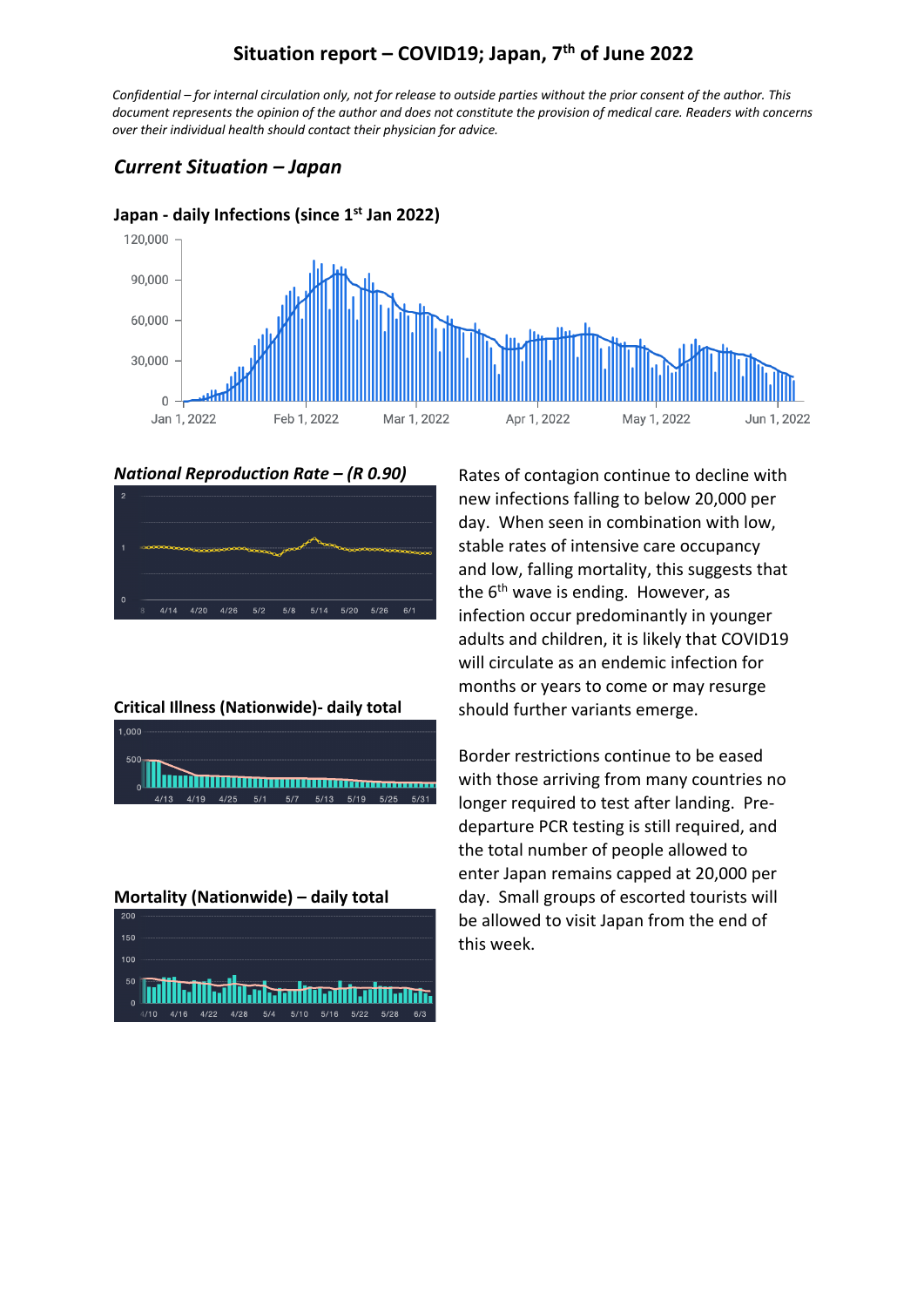## *Tokyo and the surrounding Kanto region*

**Tokyo daily infections, since 1st Jan 2022 (R 0.91)**



Infections in Tokyo and the surrounding region continue to fall, though persist at about 2,000 per day in the capital, with the daily total for the entire Kanto region being closer to 5,000. About two thirds of cases in the capital are being detected in people under 40, with 9.4% occurring in people aged over 60.





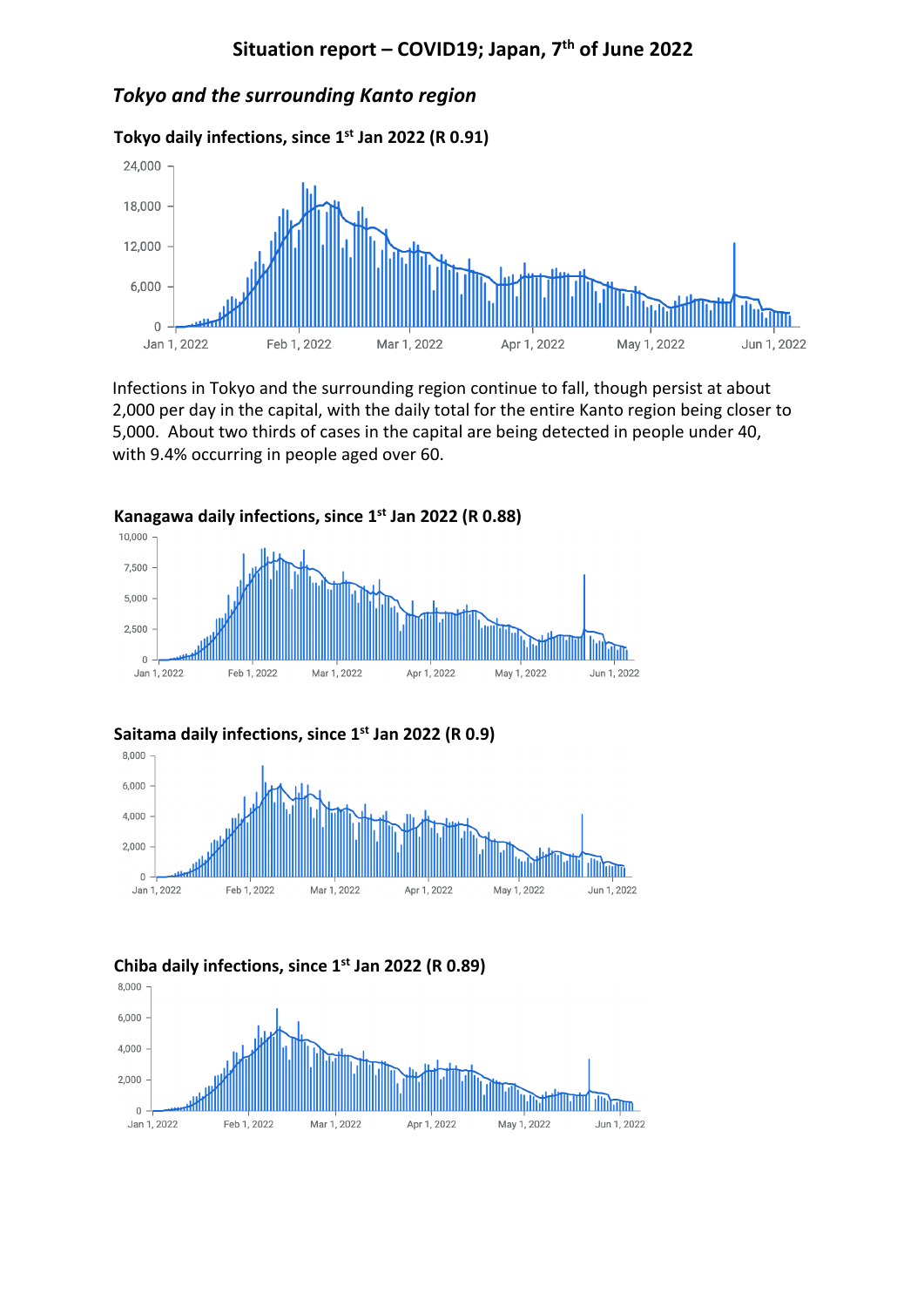# **Situation report – COVID19; Japan, 7th of June 2022**

### *Hospital Care and Testing in Tokyo*



Hospital bed occupancy is falling and is now at 17.9% (902 of 5,029 beds in use). Beds reserved for COVID19 patients since the start of the year are rapidly being freed up for routine care, with over 2,000 re-purposed over the past three weeks. As cases fall, it appears that sufficient beds will be ring-fenced for COVID19 cases to maintain occupancy at below 20%.

Intensive care occupancy remains very low and well within capacity, 0.7% (2 out of 277) of beds being occupied at present. The number ICU beds dedicated to COVID19 care has almost halved from a peak of 510.



#### *Testing for COVID 19*

The rate of positive results in symptomatic people tested for COVID19 continues to decline and now stands at 11.6%, meaning that other respiratory infections significantly outnumber COVID19 cases.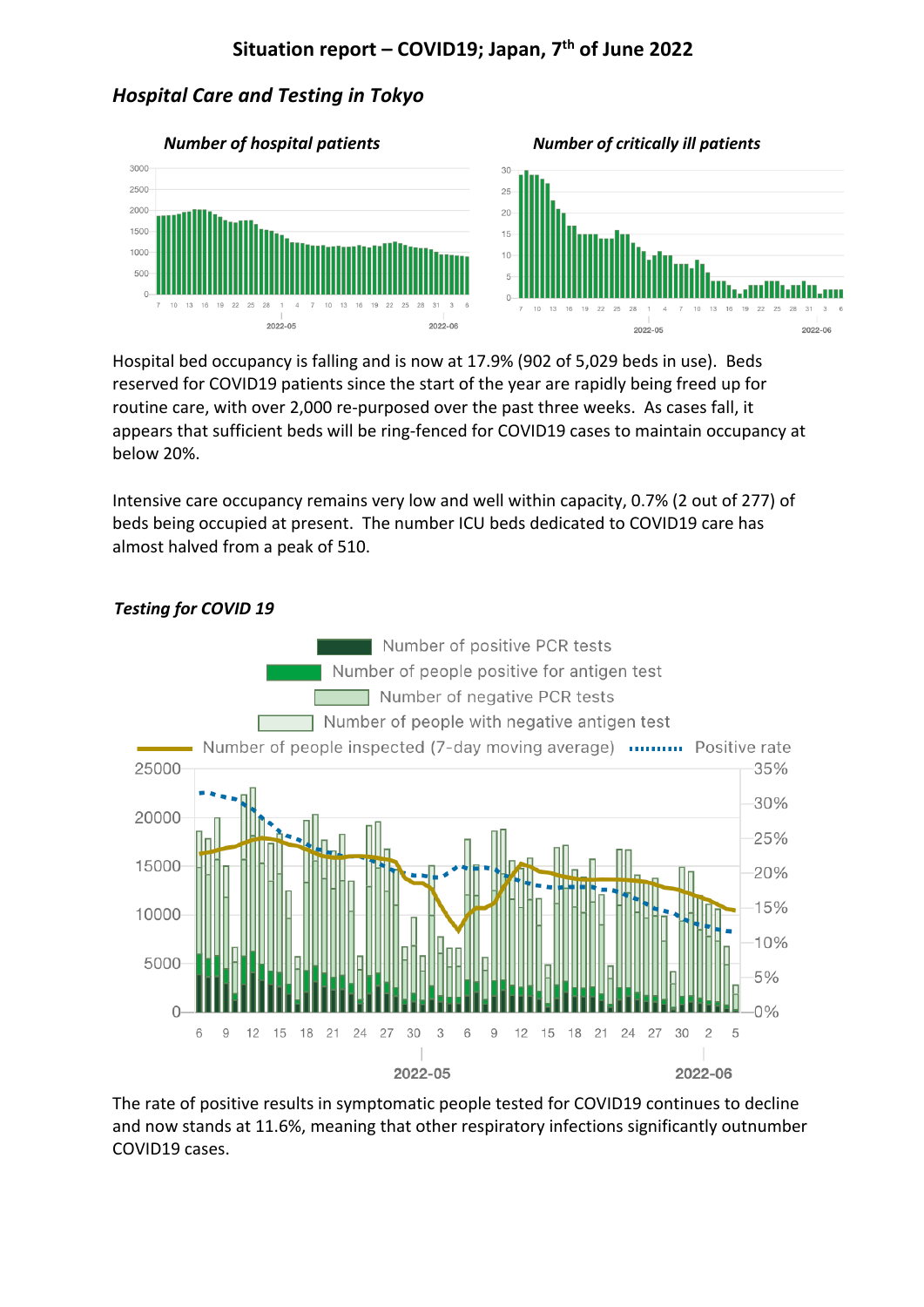## *Regional Situation*

|                      | 0 | 0.2 | 0.4 | 0.6 | 0.8 |  |
|----------------------|---|-----|-----|-----|-----|--|
| Hokkaido             |   |     |     |     |     |  |
| Aomori               |   |     |     |     |     |  |
| Iwate                |   |     |     |     |     |  |
| Miyagi               |   |     |     |     |     |  |
| Akita                |   |     |     |     |     |  |
| Yamagata             |   |     |     |     |     |  |
| Fukushima            |   |     |     |     |     |  |
| Ibaraki              |   |     |     |     |     |  |
| Tochigi              |   |     |     |     |     |  |
| Gunma                |   |     |     |     |     |  |
| Saitama              |   |     |     |     |     |  |
| Chiba                |   |     |     |     |     |  |
| Tokyo                |   |     |     |     |     |  |
| Kanagawa<br>Niigata  |   |     |     |     |     |  |
| Toyama               |   |     |     |     |     |  |
| Ishikawa             |   |     |     |     |     |  |
| Fukui                |   |     |     |     |     |  |
| Yamanashi            |   |     |     |     |     |  |
| Nagano               |   |     |     |     |     |  |
| Gifu                 |   |     |     |     |     |  |
| Shizuoka             |   |     |     |     |     |  |
| Aichi                |   |     |     |     |     |  |
| Mie                  |   |     |     |     |     |  |
| Shiga                |   |     |     |     |     |  |
| Kyoto                |   |     |     |     |     |  |
| Osaka                |   |     |     |     |     |  |
| Hyogo                |   |     |     |     |     |  |
| Nara                 |   |     |     |     |     |  |
| Wakayama             |   |     |     |     |     |  |
| Tottori              |   |     |     |     |     |  |
| Shimane              |   |     |     |     |     |  |
| Okayama<br>Hiroshima |   |     |     |     |     |  |
| Yamaguchi            |   |     |     |     |     |  |
| Tokushima            |   |     |     |     |     |  |
| Kagawa               |   |     |     |     |     |  |
| Ehime                |   |     |     |     |     |  |
| Kochi                |   |     |     |     |     |  |
| Fukuoka              |   |     |     |     |     |  |
| Saga                 |   |     |     |     |     |  |
| Nagasaki             |   |     |     |     |     |  |
| Kumamoto             |   |     |     |     |     |  |
| Oita                 |   |     |     |     |     |  |
| Miyazaki             |   |     |     |     |     |  |
| Kagoshima            |   |     |     |     |     |  |
| Okingwa              |   |     |     |     |     |  |

All 47 prefectures are currently reporting relative reproduction rates of below 1.0, meaning that infections are falling across the whole country. Okinawa continues to record the highest number of cases and is still detecting over 1,000 new cases a day. This still represents a substantial reduction as compared to the middle of May, when daily totals routinely exceeded 2,000 infections.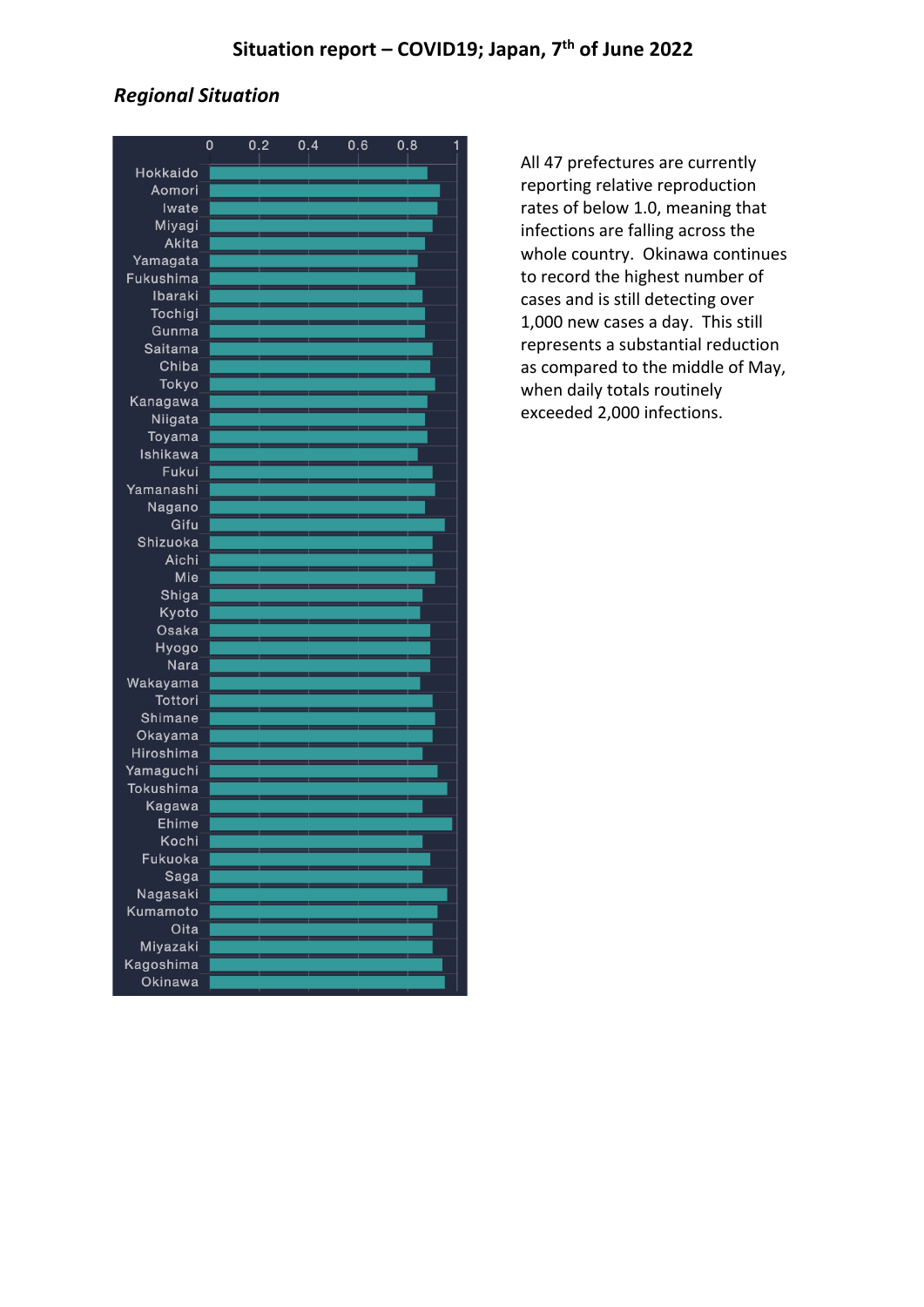# *COVID 19 Vaccinations in Japan*



**Vaccine coverage by age cohort (cumulative, nationwide, percentages) - Japan**

Vaccination coverage in adults and children aged 12 and above is high by international standards. However, despite good availability of pediatric (age 5-11) Pfizer vaccine, uptake in this cohort remains low and is only rising slowly. It seems unlikely that meaningful coverage will be achieved in this age group, as parents become less concerned about the consequences of infection.